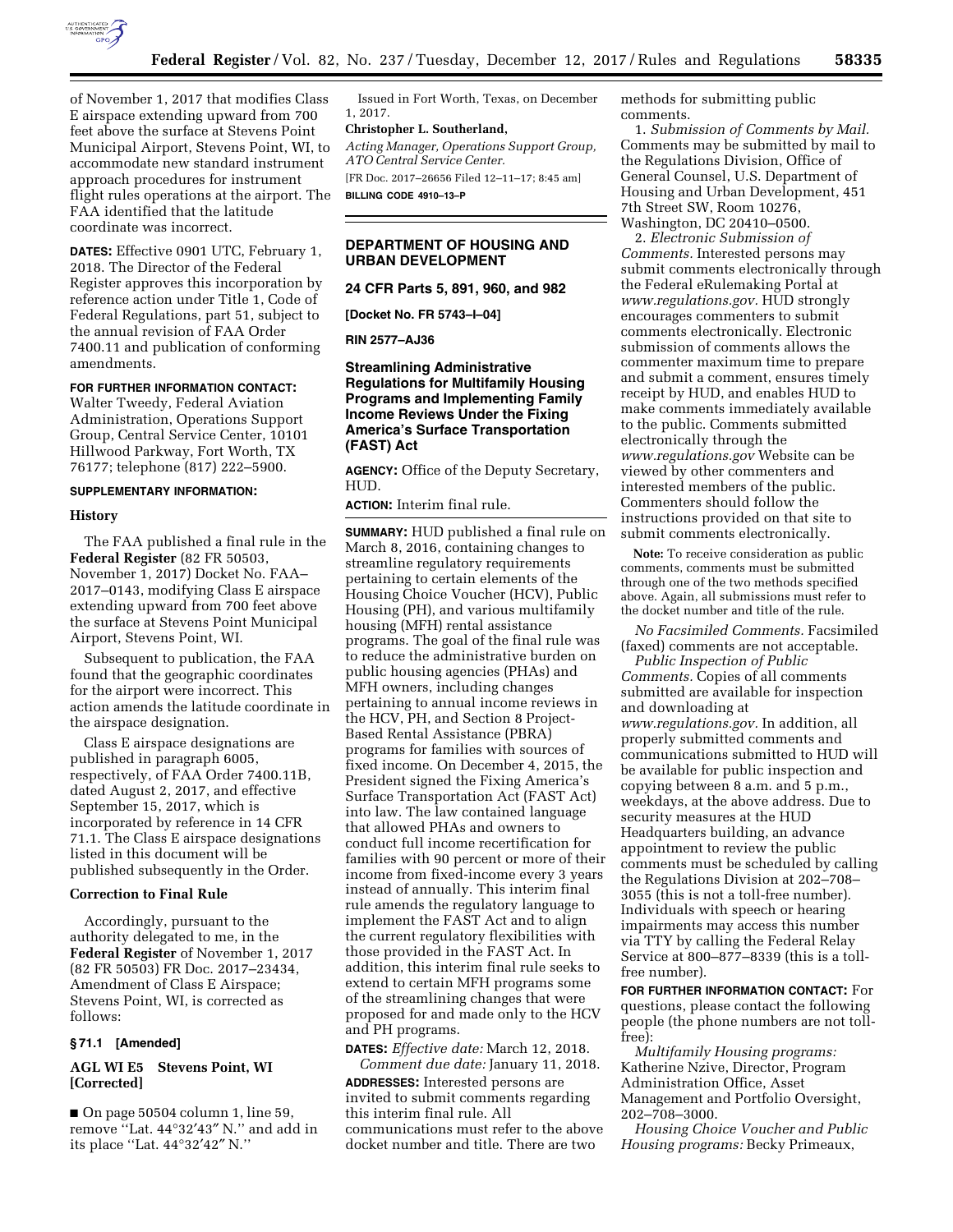Director, Housing Voucher Management and Occupancy Division, 202–402–6050 or Monica Shepherd, Director, Public Housing Management and Occupancy, 202–402–4059.

Persons with hearing or speech impairments may access this number through TTY by calling the Federal Relay Service at 800–877–8339 (this is a toll-free number). The above-listed contacts may also be reached by mail at the following address: U.S. Department of Housing and Urban Development; 451 7th Street SW, Washington, DC 20410.

#### **SUPPLEMENTARY INFORMATION:**

### **I. Background**

On January 6, 2015, at 80 FR 423, HUD issued a proposed rule to implement several statutory changes made in the Department of Housing and Urban Development Appropriations Act, 2014 and also make multiple administrative streamlining changes across several HUD programs. In that proposed rule, some of these additional streamlining changes applied only to the HCV and PH programs, not MFH programs. Given feedback on the rule, HUD is issuing this interim final rule to expand some of the flexibilities namely, flexibilities related to utility reimbursements and asset declarations that were finalized for the HCV and PH programs in a March 8, 2016, final rule, at 81 FR 12354—to housing assisted under the following MFH programs, while seeking public feedback on that expansion:

(1) Section 8 Project-Based Rental Assistance (PBRA), including projects undergoing Mark-to Market debt restructuring under the Multifamily Assisted Housing Reform and Affordability Housing Act.

(2) Section 202 of the Housing Act of 1959 (both before and after section 202 was amended by section 801 of the Cranston-Gonzalez National Affordable Housing Act).

(3) Section 811 of the Cranston-Gonzalez National Affordable Housing Act.

In addition, another of the provisions in the March 8, 2016, final rule, which applied to the HCV, PH, and abovelisted MFH programs, allowed PHAs and multifamily owners to streamline income recertification procedures for families with income that comes from fixed-income sources. The new regulatory provision allowed PHAs and owners to only require third-party documentation for fixed-income sources every 3 years. In the intermediate years the PHA or owner could apply a previously determined or verified cost

of living adjustment (COLA) or interest rate adjustment specific to each source of fixed income.

Prior to the issuance of the final rule, on December 4, 2015, the President signed the FAST Act (Pub. L. 114–94). While primarily a transportation law, section 78001 of the FAST Act also amended the United States Housing Act of 1937 to allow PHAs and owners in the HCV, PH, and PBRA programs to eliminate annual income reviews in some years by applying a COLA determined by the Secretary to fixedincome sources for families with incomes that are made up of at least 90 percent fixed income. The PHA or owner is not required to verify nonfixed income amounts in years where no fixed-income review is required, but is still required to use third-party documentation for a full income recertification every 3 years.

This interim final rule not only implements the statutory provisions of the FAST Act, but it also modifies the earlier streamlining regulations so that the procedures for families meeting the 90 percent fixed-income threshold of the FAST Act are as similar as possible to those for families who receive some, but less than 90 percent, of their income from fixed-income sources.

#### **II. Summary of This Interim Final Rule**

*Streamlined Certification of Fixed Income (§§ 5.233, 5.657, 960.257, and 982.516)* 

Under this interim final rule, during years 2 and 3 after a full income review, PHAs and owners in the HCV, PH, and PBRA programs may determine a family's fixed income by using a verified COLA or rate of interest on the individual sources of fixed income. In the case of a family with at least 90 percent of the family's unadjusted income from fixed income, a PHA or owner using streamlined income verification may, but is not required to, adjust the non-fixed income. For families with at least one source of fixed income, but for which less than 90 percent of the family's income is from fixed sources, PHAs and owners must verify and adjust non-fixed sources annually.

This interim final rule does not change the requirement that the PHA or owner must undertake a full recertification every 3 years. Nor does it alter the requirement, applicable under the current regulations, that families certify that all the information they submit for income verification, including the sources of income, is accurate.

### *Utility Reimbursements (§ 5.632)*

As required by § 5.632 of the current PBRA regulations, where tenants pay for their utility usage, owners must reimburse tenants if the utility allowance exceeds the total tenant payment, but they do not specify how frequently such reimbursement must be made. Such silence may have led owners to the assumption that reimbursements must be monthly, causing them to process small monthly checks and expend postage to mail them to voucher holders, which may constitute an administrative and financial burden.

This interim final rule explicitly allows owners to make reimbursements of \$45 or less (per quarter) on a quarterly basis, in order to eliminate the burdensome process of processing and mailing monthly reimbursement checks. In the event a family leaves the program in advance of its next quarterly reimbursement, the owner would be required to reimburse the family for a prorated share of the applicable reimbursement. Owners exercising this option will be required to have a policy in place to assist tenants for whom the quarterly reimbursements will pose a financial hardship.

For the Section 202 and Section 811 programs, the regulations do not contain the requirements around utility reimbursements, in general, leaving such requirements in the assistance contracts. Therefore, HUD is not including regulatory text to implement these new flexibilities in this interim final rule, but rather would be open to amending the assistance contracts of any owners looking to take advantage of the flexibilities.

## *Family Declaration of Assets Under \$5,000 (§ 5.659)*

Families in the PBRA program are required to report all assets annually. The amount of interest earned on those assets is included as income used to calculate the tenant's rent obligation. Tenants with assets below \$5,000 typically generate minimal income from these assets, which results in small changes, if any, to tenant rental payments. Owners spend significant time verifying such assets.

This rule amends the regulations so that, for a family that has net assets equal to or less than \$5,000, an owner, at recertification, may accept a family's declaration that it has net assets equal to or less than \$5,000, without annually taking additional steps to verify the accuracy of the declaration. Third-party verification of all family assets will be required every 3 years.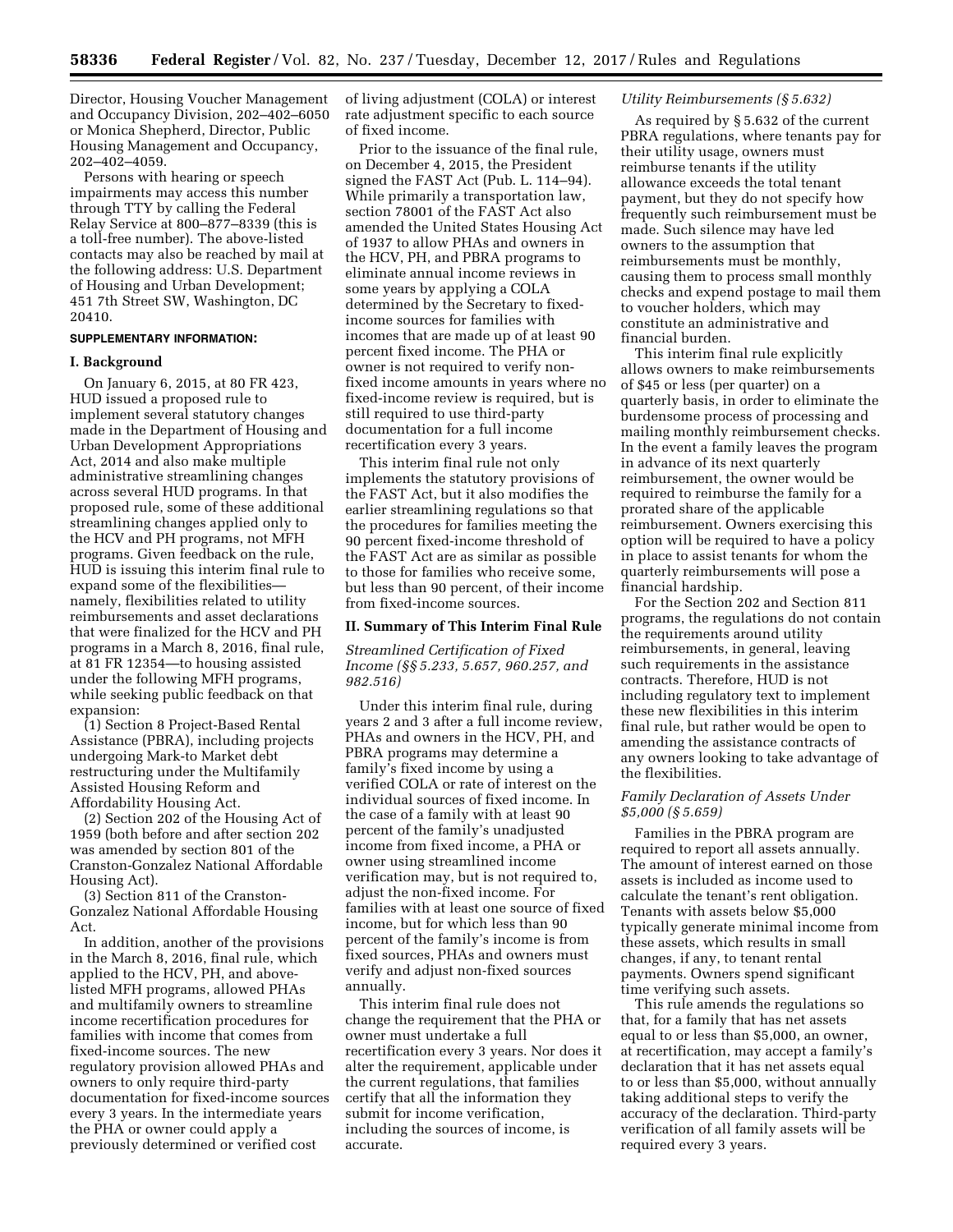The regulations allow owners in the Section 202 and Section 811 programs to require tenants to provide the same certification of assets allowed in the HCV, PH, and PBRA programs.

## *Applicability to Housing Choice Voucher and Public Housing Programs*

In the March 8, 2016, final rule, the provisions related to utility allowance reimbursements and asset certification applied to the HCV and PH programs only. HUD is currently expanding the same policies to the MFH programs through this interim final rule. However, comments on this interim final rule may lead us to reconsider those policies as they apply to the HCV and PH programs, in the interest of aligning policies across HUD programs.

## **III. Justification for Interim Rulemaking**

In general, HUD publishes a rule for public comment before issuing a rule for effect, in accordance with its own regulations on rulemaking, 24 CFR part 10. Part 10, however, provides for exceptions from that general rule where the Department finds good cause to omit advance notice and public participation. The good cause requirement is satisfied when the prior public procedure is ''impracticable, unnecessary, or contrary to the public interest.''

The Department finds that good cause exists to publish this interim rule for effect on the basis that the streamlining changes made to utility reimbursement and declaration of assets in this interim rule were included in HUD's January 6, 2015, proposed rule. Although these provisions were not presented as streamlining changes for adoption in HUD's MFH programs, commenters responding to the solicitation of comment in the January 6, 2015, proposed rule requested HUD consideration of extending the applicability of these provisions to HUD's MFH programs.

The language implementing the FAST Act is implementing statutory language that provides an option for PHAs and owners. While the statute does not mandate that PHAs or owners use the streamlined reexamination, it does require HUD to give PHAs and owners the option. In addition, this interim final rule builds upon proposals that already underwent public comment, resulting in HUD's March 8, 2016, final rule. The specific use of the Social Security Administration's COLA was not issued for prior public comment, but the use of a single COLA, unless requested otherwise by the family, will provide PHAs and owners with additional streamlining benefits.

Although HUD is issuing this rule for effect, HUD has delayed the effective date for a period of 90 days, allowing participants in HUD's MFH programs and other interested parties to submit comment during the first 30-day period following publication of this interim rule. HUD will take any comments received into consideration and determine whether any further changes should be made before implementing the streamlining changes for the MFH programs.

## **IV. Specific Question for Comment**

While HUD welcomes comments on all aspects of this interim final rule, HUD is seeking specific comment on the following question:

The language in this interim final rule proposes a policy on utility reimbursements and asset certification identical to that applying to the HCV and PH programs contained in the March 8, 2016, final rule. Comments on this interim final rule may lead us to reconsider those policies as they apply to the HCV and PH programs, in the interest of aligning policies across HUD programs. Are there program-specific or unintended impacts in the HCV, PH, or MFH programs that should be considered in aligning these policies across programs? Would any difference cause a burden to entities administering these forms of assistance or to the tenants receiving the assistance?

#### **V. Findings and Certifications**

## *Regulatory Review—Executive Orders 12866 and 13563*

Under Executive Order 12866 (Regulatory Planning and Review), a determination must be made whether a regulatory action is significant and therefore, subject to review by the Office of Management and Budget (OMB) in accordance with the requirements of the order. Executive Order 13563 (Improving Regulations and Regulatory Review) directs executive agencies to analyze regulations that are ''outmoded, ineffective, insufficient, or excessively burdensome,'' and to modify, streamline, expand, or repeal them in accordance with what has been learned. Executive Order 13563 also directs that, where relevant, feasible, and consistent with regulatory objectives, and to the extent permitted by law, agencies are to identify and consider regulatory approaches that reduce burdens and maintain flexibility and freedom of choice for the public. This rule was not determined to be a ''significant regulatory action'' as defined in section 3(f) of the Executive order.

As discussed, this interim final rule furthers HUD's efforts to streamline administrative requirements for owners receiving subsidies under the HCV, PH, PBRA, Section 202 and Section 811 programs. Specifically, this interim rule gives PHAs and owners greater flexibilities in determining tenant families' income and assets, and in issuing utility reimbursements. The rule provides PHAs and owners with the discretion to implement these regulations. Some may choose the status quo; others will choose the streamlining alternative. By allowing voluntary implementation, HUD enables participants to choose their desired method of administration, which in many cases will presumably be the least-cost method. Aggregate savings are expected to be approximately \$31.2 million.

#### A. Benefits

The most significant savings come from reduced time devoted to administrative tasks related to certifying income. HUD expects that this streamlining interim rule will, in some cases, reduce the time required for income recertification, but it is difficult to know by how much, given the voluntary nature of the regulatory changes. To monetize the cost savings, we make assumptions concerning the proportion of PHAs and owners that will adopt the streamlining practices and what the time savings will be.

We assume that administrative costs for PH and PBRA, are similar to those for the HCV program. A HUD study of administrative costs in the HCV program found that, on average, 13.8 hours are required per voucher per year to run a high-performing program.<sup>1</sup> Half of the effort is allocated to ongoing occupancy, of which annual recertification is a major portion. Annual recertification includes preparing for and scheduling recertification, conducting interviews, verifying income and household composition, reviewing Enterprise Income Verification (EIV), and calculating total tenant payment and housing assistance payment. The average time spent is 232 minutes per voucher per year, with a 95 percent confidence interval of 206 to 257 minutes. The median is 225 minutes per voucher per year.

Based on this study, we estimate that the savings per household per year are 30 minutes (or approximately 12 percent of the total average reexamination time of 232 minutes).

<sup>1</sup>Housing Choice Voucher Administrative Fee Study, Final Report, August 2015.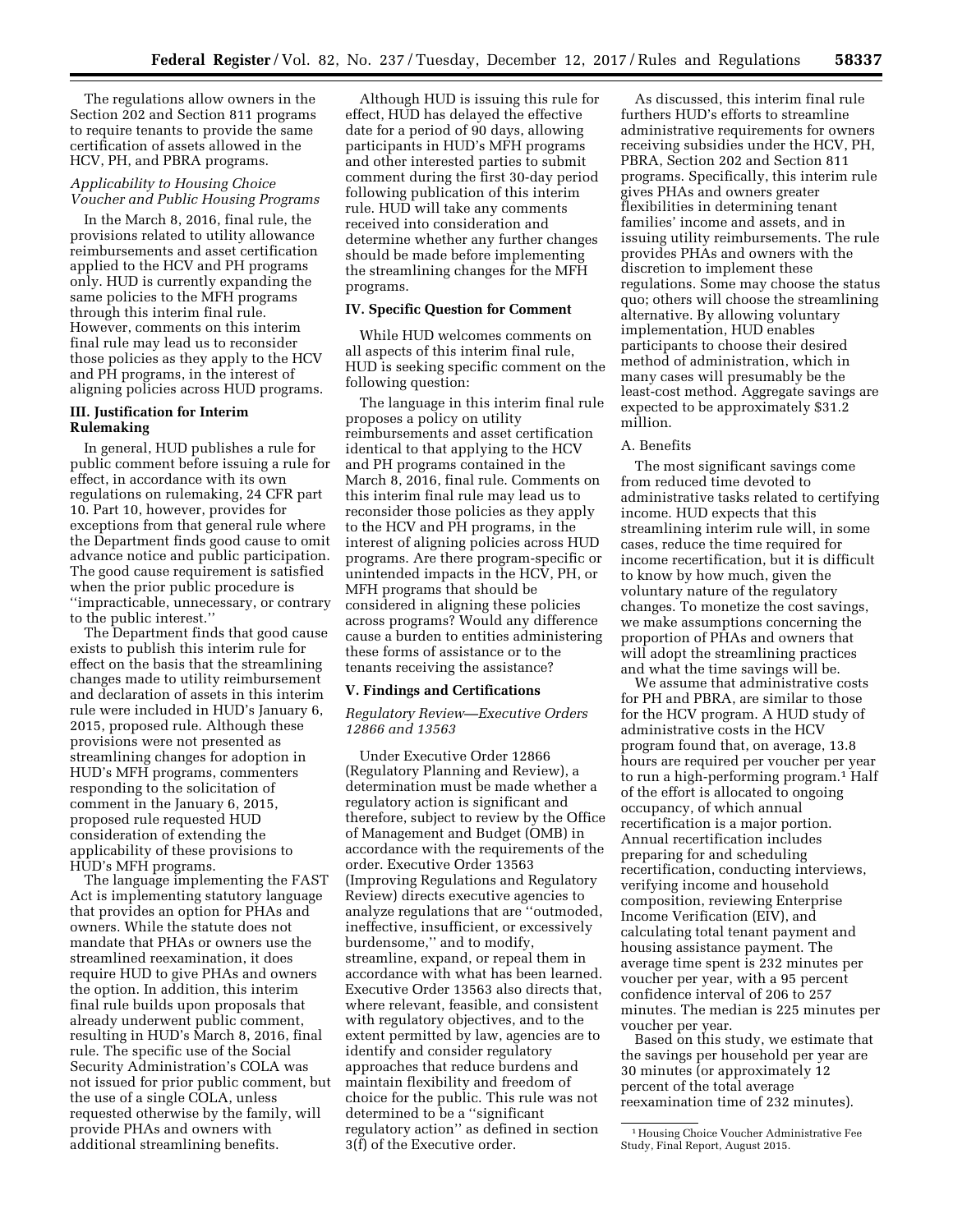The savings are realized 2 of every 3 years and, so, on average, the perhousehold per-year savings will be 20 minutes. If the opportunity cost of labor is \$60 per hour, then the average savings per affected household per year is \$20  $(S1 per minute × 20 minutes).$ 

Current regulations in the HCV, PH, and PBRA programs apply streamlined income verification practices to all households with any income coming from fixed-income sources (60 percent of households in these programs).2 This interim final rule changes the streamlined procedures for households with at least 90 percent of their income from fixed-income sources (53 percent of all households), or 2.5 million of 4.7 million households in the HCV, PH, and PBRA programs being eligible to benefit from this interim final rule.

For these 2.5 million households, a PHA or owner using streamlined income verification may, but is not required to, adjust the non-fixed income. It is reasonable to expect that streamlining will be applied to no more than half of those eligible (or that the savings will be noticeable for no more than half). Thus, we assume that assistance providers realize average administrative efficiencies of \$20 across 1.25 million households for aggregate savings of \$25 million. The aggregate efficiencies realized would be correspondingly higher (lower) if applied to more (fewer) households or if opportunity costs were higher (lower). Given anecdotal evidence from streamlining regulations, HUD expects the lower-end estimates to be more representative of the impact of the changes. If the impact ranges from 0 percent to 75 percent of the point estimate, we could expect administrative efficiencies of from \$0 to \$37.5 million.

In addition to the savings seen by streamlining annual certification of income, self-certification by households of assets is expected to reduce administrative burdens on PHAs and owners in the PBRA, Section 202, and Section 811 programs. This interim final rule applies to the 95 percent of PBRA-, Section 202-, and Section 811 assisted households that have assets with a cash value of less than \$5,000 but would only reduce costs for the 43 percent of households in these programs that have assets worth less than \$5,000 but more than zero. Of the 589,000 estimated eligible households (43 percent of 1.378 million), we assume

that the streamlining savings will be realized for half of them. Applying the same logic as for income recertification and assuming that the average savings per household from streamlining is \$20, the aggregate savings will be \$5.9 million.

Further savings come from allowing quarterly utility reimbursements when such quarterly amounts are \$45 or less. The Tenant Rental Assistance Certification System (TRACS) database which contains data on multifamily owners, contracts, and tenants, reports that as of March 2017, 82,000 households assisted by the PBRA, Section 202 and Section 811 programs (of approximately 1.37 million) received utility reimbursements. Of these households, 30,000 received a monthly utility reimbursement less than \$45. If administrators choose quarterly reimbursements as opposed to monthly, then doing so would save some time and expense by eliminating the costs of sending eight letters every year to eligible households. Because it is a minor activity, information to estimate time spent on utility reimbursements is not available. We assume that processing and mailing costs \$3 per letter. Over 1 year, the savings amount to \$24 (8 months  $\times$  \$3) per affected household. If only half choose the streamlining, then total savings will be \$0.36 million.

By allowing voluntary implementation, HUD enables participants to choose their desired method of administration, which in many cases will presumably be the least-cost method. It is difficult to estimate the savings with precision given that an unknown number of PHAs and owners may choose the status quo. Based on the aforementioned assumptions, aggregate savings are expected to be approximately \$31.2 million (\$24.9 million from income verification + \$0.6 million from utility reimbursement + \$5.9 million from asset verification).

### B. Costs and Transfers

All of the regulatory changes included in this interim final rule are intended to provide additional options and flexibilities to PHAs and owners, not to mandate new actions. Therefore, HUD expects that PHAs and owners will not adopt any new procedures that add costs to their operations.

There may be a small transfer resulting from the change to the income streamlining regulations due to foregone tenant rent increases that would otherwise be owed by an unknown portion of the 2.5 million tenants affected by the new 90 percent fixedincome cutoff; there is no incentive to report an increase in income if regulations do not require doing so. Those households who realize a positive transfer from HUD is the subset who experience increases in non-fixed income during years 2 and 3 of the streamlined recertification cycle.

Of those households who receive 90 percent of income from fixed sources, the *median* annual income from nonfixed sources (labor earnings, asset income, temporary public assistance, and other sources of income) is \$0. The *mean* annual income from non-fixed sources across all such households is \$44. Under previous regulations, these households would contribute up to 30 percent of any increase in income to their rent payments. Thus, the transfer to households would be approximately 30 percent of any income *gain* in nonfixed income sources. If we assume that all non-fixed incomes increase by 1 percent for all households, then the average gain would be \$0.13 annually  $($44 \times 1$ percent growth \times 30 percent$ towards tenant payment). This transfer occurs in only 2 out of every 3 years and so would be approximately \$0.09 on average. The aggregate transfer could be as high as \$225,000. As noted, most households will not experience such an impact: Only 13 percent of the affected population receive income from other than fixed-income sources. If we limit the effect to those who receive non-fixed income the measured impact is more pronounced: The mean non-fixed income is \$338. The individual impact is more pronounced (about 10 times larger) for such households. Less frequent recertification will lead to less timely data but, given the relative stability of fixed-income streams, would not result in a significant change in the payment of housing assistance.

There may also be a small cost to the tenant from temporarily withholding utility reimbursements for quarterly reimbursements. However, given the short time span and low amount, the maximum opportunity cost for a household would range from \$0.44 (at a 3 percent annual discount rate) to \$1.04 (at a 7 percent annual discount rate.3 The maximum aggregate cost across 30,000 households ranges from \$13,200 to \$31,200. However, the actual cost will be less because not all of the

<sup>2</sup>This percentage was computed by HUD staff using HUD data. It is further assumed that the percentage is consistent and observable across all HUD programs.

<sup>&</sup>lt;sup>3</sup> If the annual discount rate is 3 percent (7 percent), then the monthly discount rate is 0.25 percent (0.57 percent). The maximum burden on households will be when the utility reimbursement is \$15 per month (\$45 per quarter). For every quarter, the first month's reimbursement will be delayed by 2 months and the second month's by 1 month. Per quarter the burden will be \$0.11 (\$0.26 cents) at a 3 percent (7 percent) annual discount rate.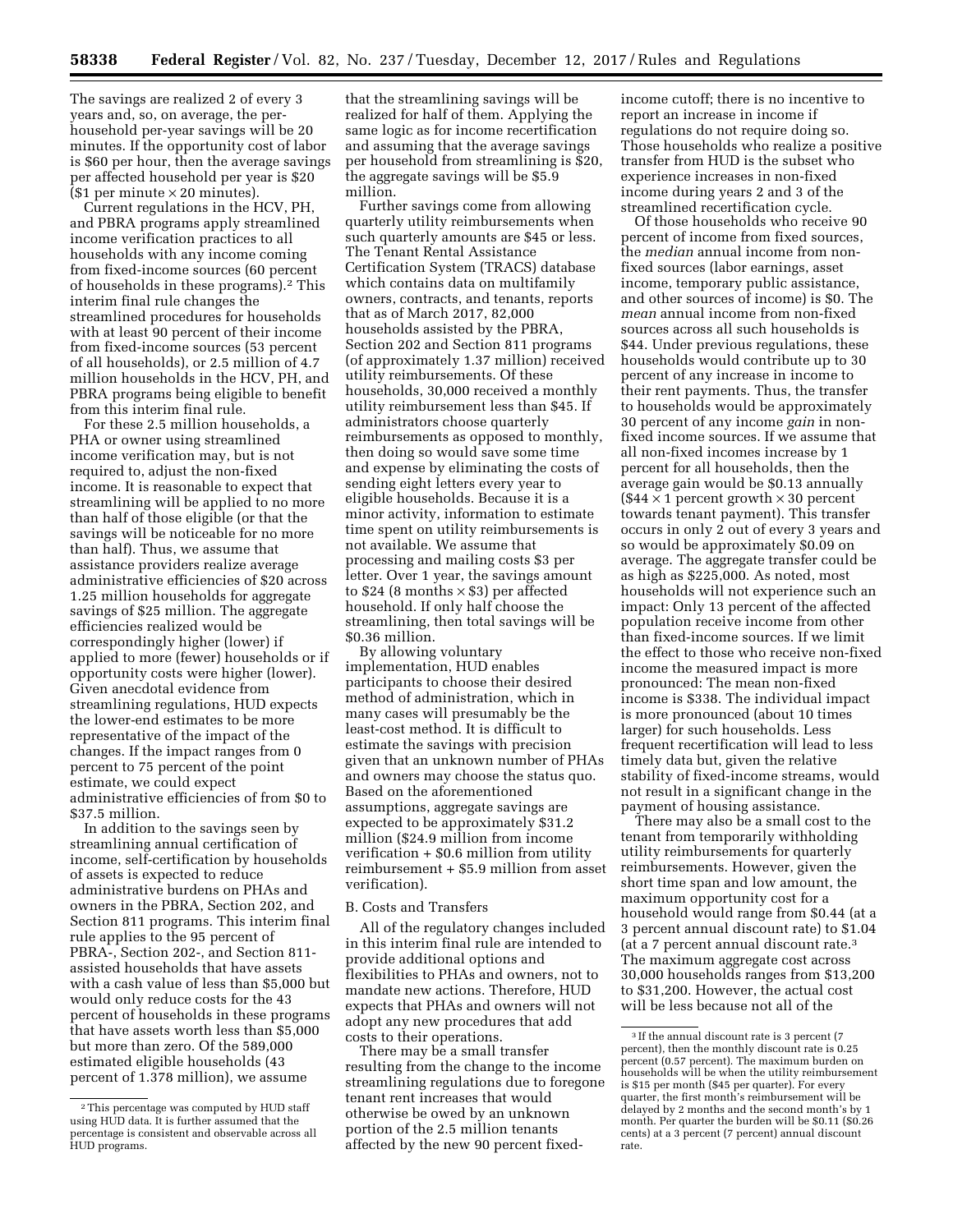affected 30,000 households receive monthly utility reimbursements of \$15 or less.

Any associated risk of lost revenue to PHAs, owners, or HUD resulting from errors in imputed asset income is expected to be negligible. HUD's Quality Control Study (QC Study) reports that 34.5 percent of all households in HUDassisted housing programs reported some errors in their income reporting. Of the group with income reporting errors, only 3 percent were found to have erroneously reported their annual asset income (by \$800 on average).

A potential administrative inefficiency is that the frequency and size of reporting error would increase if certifications are required every 3 years. Examination of quality control data from 2014 reveals that the net error in rent payments is more positive (indicating a tenant is overpaying) and varies less when asset income is the largest source of the rent error. For those with assets less than \$5,000, the estimated annual net error is only \$8 in cases where asset income is the largest source of error (representing an overpayment). It is not clear what the impact of the rule would be on the level of the net error; however, we could expect greater variability with less accurate data. From the quality control data, we estimate that 1 percent of all households are those with assets less than \$5,000 for which errors originate from miscalculation of asset income (or 132,500 of 1.325 million households in multifamily housing). Even if the net error doubled because of the rule, the transfer to or from tenants would amount to no more than \$1 million per year 2 out of every 3 years. Finally, streamlining would allow staff to more rigorously control tenant information that is a greater source of error (such as earned income).

# *Information Collection Requirements*

The information collection requirements contained in this interim final rule have been approved by the Office of Management and Budget (OMB) under the Paperwork Reduction Act of 1995 (44 U.S.C. 3501–3520) and assigned OMB control number 2502– 0204. In accordance with the Paperwork Reduction Act of 1995, an agency may not conduct or sponsor, and a person is not required to respond to, a collection of information, unless the collection displays a currently valid OMB control number.

## *Unfunded Mandates Reform Act*

Title II of the Unfunded Mandates Reform Act of 1995 (UMRA) establishes requirements for federal agencies to

assess the effects of their regulatory actions on state, local, and tribal governments and the private sector. This interim final rule will not impose any federal mandates on any state, local, or tribal governments or the private sector within the meaning of UMRA.

# *Environmental Review*

This interim final rule involves external administrative requirements and procedures related to calculation of HUD rental assistance that do not constitute a development decision affecting the physical condition of specific project areas or building sites. Accordingly, under 24 CFR 50.19(c)(6), this interim final rule is categorically excluded from environmental review under the National Environmental Policy Act of 1969 (42 U.S.C. 4321).

## *Impact on Small Entities*

The Regulatory Flexibility Act (RFA) (5 U.S.C. 601 *et seq.*) generally requires an agency to conduct a regulatory flexibility analysis of any rule subject to notice and comment rulemaking requirements, unless the agency certifies that the rule will not have a significant economic impact on a substantial number of small entities. This interim final rule reduces administrative burdens on PHAs and MFH owners in several aspects of administering assisted housing. All PHAs and MFH owners, regardless of size, will benefit from the burden reduction made by this interim final rule. These revisions impose no significant economic impact on a substantial number of small entities. Therefore, the undersigned certifies that this interim final rule will not have a significant impact on a substantial number of small entities.

Notwithstanding HUD's belief that this interim final rule will not have a significant effect on a substantial number of small entities, HUD specifically invites comments regarding any less burdensome alternatives to this interim final rule that will meet HUD's objectives as described in this preamble.

#### *Executive Order 13132, Federalism*

Executive Order 13132 (entitled ''Federalism'') prohibits an agency from publishing any rule that has federalism implications if the rule either imposes substantial direct compliance costs on state and local governments and is not required by statute, or the rule preempts state law, unless the agency meets the consultation and funding requirements of section 6 of the Executive order. This interim final rule does not have federalism implications and does not impose substantial direct compliance costs on state and local governments nor preempt state law within the meaning of the Executive order.

### *Catalog of Federal Domestic Assistance*

The Catalog of Federal Domestic Assistance numbers applicable to the program affected by this interim final rule are 14.157, 14.181, 14.195, 14.850, and 14.871.

### **List of Subjects**

## *24 CFR Part 5*

Administrative practice and procedure, Aged, Claims, Crime, Government contracts, Grant programs—housing and community development, Individuals with disabilities, Intergovernmental relations, Loan programs—housing and community development, Low and moderate income housing, Mortgage insurance, Penalties, Pets, Public housing, Rent subsidies, Reporting and recordkeeping requirements, Social security, Unemployment compensation.

#### *24 CFR Part 891*

Aged, Grant programs—housing and community development, Individuals with disabilities, Loan programs housing and community development, Rent subsidies, Reporting and recordkeeping requirements.

### *24 CFR Part 960*

Aged, Grant programs—housing and community development, Individuals with disabilities, Pets, Public housing.

#### *24 CFR Part 982*

Grant programs—housing and community development, Grant programs—Indians, Indians, Public housing, Rent subsidies, Reporting and recordkeeping requirements.

Accordingly, for the reasons stated in the preamble, HUD is amending 24 CFR parts 5, 891, 960, and 982 as follows:

# **PART 5—GENERAL HUD PROGRAM REQUIREMENTS; WAIVERS**

■ 1. The authority citation for part 5 continues to read as follows:

**Authority:** 12 U.S.C. 1701x; 42 U.S.C. 1437a, 1437c, 1437d, 1437f, 1437n, 3535(d); Sec. 327, Pub. L. 109–115, 119 Stat. 2936; Sec. 607, Pub. L. 109–162, 119 Stat. 3051 (42 U.S.C. 14043e *et seq.*); E.O. 13279, 67 FR 77141, 3 CFR, 2002 Comp., p. 258; and E.O. 13559, 75 FR 71319, 3 CFR, 2010 Comp., p. 273.

■ 2. In § 5.632, add three sentences to the end of paragraph (b)(1) to read as follows:

## **§ 5.632 Utility reimbursements.**

\* \* \* \* \* (b) \* \* \*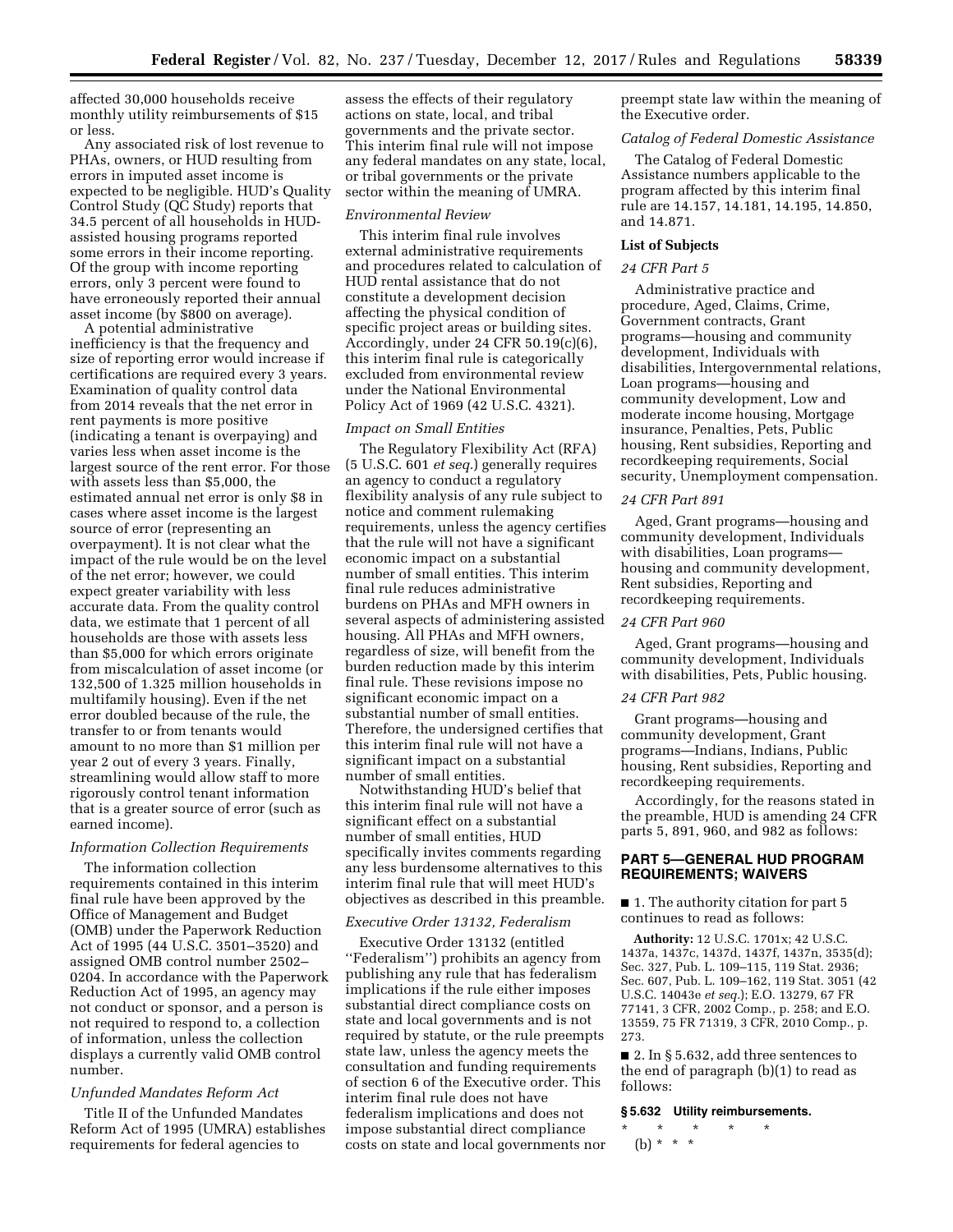$(1)$  \* \* \* The responsible entity has the option of making utility reimbursement payments not less than once per calendar-year quarter, for reimbursements totaling \$45 or less per quarter. In the event a family leaves the program in advance of its next quarterly reimbursement, the responsible entity must reimburse the family for a prorated share of the applicable reimbursement. PHAs and owners exercising this option must have a hardship policy in place for tenants.

\* \* \* \* \* ■ 3. In § 5.657, revise paragraph (d) to read as follows:

#### **§ 5.657 Section 8 project-based assistance programs: Reexamination of family income and composition.**

\* \* \* \* \* (d) *Streamlined income determination*—(1) *General.* An owner may elect to apply a streamlined income determination to families receiving fixed income as described in paragraph (d)(3) of this section.

(2) *Definition of* ''*fixed income*''*.* For purposes of this section, ''fixed income'' means periodic payments at reasonably predictable levels from one or more of the following sources:

(i) Social Security, Supplemental Security Income, Supplemental Disability Insurance.

(ii) Federal, state, local, or private pension plans.

(iii) Annuities or other retirement benefit programs, insurance policies, disability or death benefits, or other similar types of periodic receipts.

(iv) Any other source of income subject to adjustment by a verifiable COLA or current rate of interest.

(3) *Method of streamlined income determination.* Owners using the streamlined income determination must adjust a family's income according to the percentage of a family's unadjusted income that is from fixed income.

(i) When 90 percent or more of a family's unadjusted income consists of fixed income, owners using streamlined income determinations must apply a COLA or COLAs to the family's fixedincome sources, provided that the family certifies both that 90 percent or more of their unadjusted income is fixed income and that their sources of fixed income have not changed from the previous year. For non-fixed income, owners may choose, but are not required, to make appropriate adjustments pursuant to paragraph (b) of this section.

(ii) When less than 90 percent of a family's unadjusted income consists of fixed income, owners using streamlined income determinations must apply a

COLA to each of the family's sources of fixed income. Owners must determine all other income pursuant to paragraph (b) of this section.

(4) *COLA rate applied by owners.*  Owners using streamlined income determinations must adjust a family's fixed income using a COLA or current interest rate that applies to each specific source of fixed income and is available from a public source or through tenantprovided, third-party-generated documentation. If no public verification or tenant-provided documentation is available, then the owner must obtain third-party verification of the income amounts in order to calculate the change in income for the source.

(5) *Triennial verification.* For any income determined pursuant to a streamlined income determination, an owner must obtain third-party verification of all income amounts every 3 years.

 $\blacksquare$  4. Amend § 5.659 by revising paragraph (d) introductory text and adding paragraph (e) to read as follows:

#### **§ 5.659 Family information and verification.**

available:

\* \* \* \* \* (d) *Owner responsibility for verification.* Except as allowed under paragraph (e), the owner must obtain and document in the family file third party verification of the following factors, or must document in the file why third party verification was not

\* \* \* \* \* (e) *Verification of assets.* For a family with net assets equal to or less than \$5,000, an owner may accept, for purposes of recertification of income, a family's declaration that it has net assets equal to or less than \$5,000 without taking additional steps to verify the accuracy of the declaration, except as required in paragraph (e)(2) of this section.

(1) The declaration must state the amount of income the family expects to receive from such assets; this amount must be included in the family's income.

(2) An owner must obtain third-party verification of all family assets every 3 years.

## **PART 891—SUPPORTIVE HOUSING FOR THE ELDERLY AND PERSONS WITH DISABILITIES**

■ 5. The authority citation for part 891 continues to read as follows:

**Authority:** 12 U.S.C. 1701q; 42 U.S.C. 1437f, 3535(d), and 8013.

 $\blacksquare$  6. In § 891.415, revise paragraph (a)(2) to read as follows:

**§ 891.415 Obligations of the household or family.** 

\* \* \* \* \*

(a) \* \* \* (2) Supply such certification, release of information, consent, completed forms or documentation as the Owner (or Borrower, as applicable) or HUD determines necessary, including information and documentation relating to the disclosure and verification of Social Security Numbers, as provided by 24 CFR part 5, subpart B; the signing and submission of consent forms for the obtaining of wage and claim information from State Wage Information Collection Agencies, as provided by 24 CFR part 5, subpart B; and any certification of family net assets, as provided by 24 CFR 5.659(e);

\* \* \* \* \*

# **PART 960—ADMISSION TO, AND OCCUPANCY OF, PUBLIC HOUSING**

■ 7. The authority citation for part 960 continues to read as follows:

**Authority:** 42 U.S.C. 1437a, 1437c, 1437d, 1437n, 1437z–3, and 3535(d).

■ 8. In § 960.257, redesignate paragraphs (b)(3) and (c) as paragraphs (c) and (d), respectively, and revise redesignated paragraph (c) to read as follows:

# **§ 960.257 Family income and composition: Annual and interim reexaminations.**

\* \* \* \* \* (c) *Streamlined income determination*—(1) *General.* A PHA may elect to apply a streamlined income determination to families receiving fixed income, as described in paragraph (c)(3) of this section.

(2) *Definition of* ''*fixed income*''*.* For purposes of this section, ''fixed income'' means periodic payments at reasonably predictable levels from one or more of the following sources:

(i) Social Security, Supplemental Security Income, Supplemental Disability Insurance.

(ii) Federal, state, local, or private pension plans.

(iii) Annuities or other retirement benefit programs, insurance policies, disability or death benefits, or other similar types of periodic receipts.

(iv) Any other source of income subject to adjustment by a verifiable COLA or current rate of interest.

(3) *Method of streamlined income determination.* A PHA using the streamlined income determination must adjust a family's income according to the percentage of a family's unadjusted income that is from fixed income.

(i) When 90 percent or more of a family's unadjusted income consists of